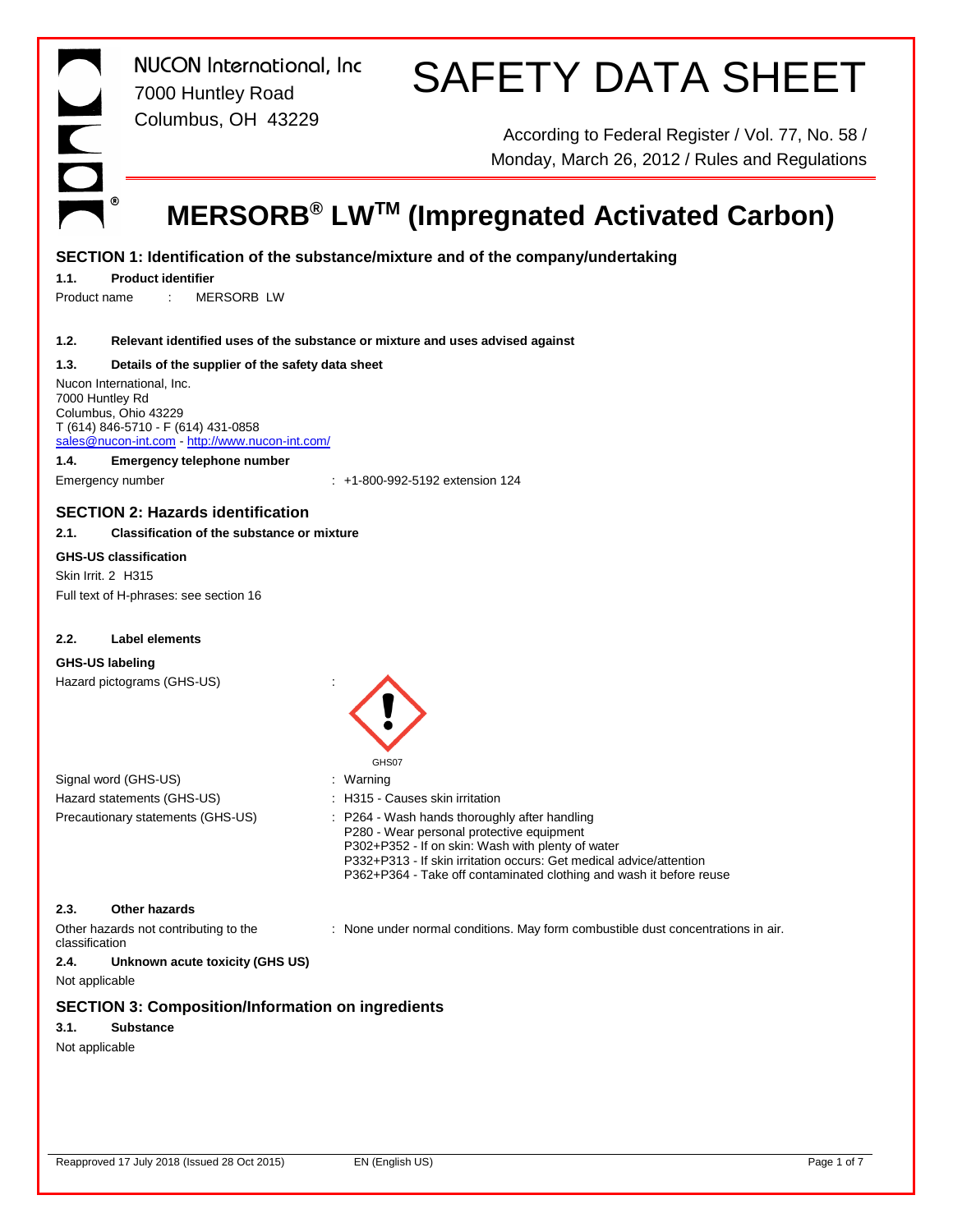# $^\circledR$

*NUCON International, Inc* 7000 Huntley Road Columbus, OH 43229

# SAFETY DATA SHEET

According to Federal Register / Vol. 77, No. 58 / Monday, March 26, 2012 / Rules and Regulations

### **MERSORB® LWTM (Impregnated Activated Carbon)**

**3.2. Mixture**

| Name                                                                | <b>Product identifier</b>                                                                                                                                                           | %         | <b>GHS-US classification</b> |
|---------------------------------------------------------------------|-------------------------------------------------------------------------------------------------------------------------------------------------------------------------------------|-----------|------------------------------|
| Carbon                                                              | (CAS No) 7440-44-0                                                                                                                                                                  | $90 - 95$ | Not classified               |
| Sulfur                                                              | (CAS No) 7704-34-9                                                                                                                                                                  | $>= 10$   | Skin Irrit. 2, H315          |
| Full text of H-phrases: see section 16                              |                                                                                                                                                                                     |           |                              |
| <b>SECTION 4: First aid measures</b>                                |                                                                                                                                                                                     |           |                              |
| 4.1.<br>Description of first aid measures                           |                                                                                                                                                                                     |           |                              |
| First-aid measures general                                          | : Call a POISON CENTER or doctor/physician.                                                                                                                                         |           |                              |
| First-aid measures after inhalation                                 | : Remove victim to fresh air and keep at rest in a position comfortable for breathing. Call a<br>POISON CENTER or doctor/physician if you feel unwell.                              |           |                              |
| First-aid measures after skin contact                               | : If skin irritation persists, call a physician. If on skin, rinse well with water. If on clothes, remove<br>clothes. Wash contaminated clothing before reuse.                      |           |                              |
| First-aid measures after eye contact                                | : Rinse cautiously with water for several minutes. Remove contact lenses, if present and easy to<br>do. Continue rinsing. If eye irritation persists: Get medical advice/attention. |           |                              |
| First-aid measures after ingestion                                  | : Rinse mouth. Do not induce vomiting. Call a physician immediately.                                                                                                                |           |                              |
| 4.2.<br>Most important symptoms and effects, both acute and delayed |                                                                                                                                                                                     |           |                              |
| Symptoms/injuries after inhalation                                  | : May cause irritation to the respiratory tract, sneezing, coughing, burning sensation of throat<br>with constricting sensation of the larynx and difficulty in breathing.          |           |                              |
| Symptoms/injuries after skin contact                                | : severe skin irritation, redness, dermatitis.                                                                                                                                      |           |                              |
| Symptoms/injuries after eye contact                                 | : Causes serious eye irritation.                                                                                                                                                    |           |                              |
| 4.3.<br>No additional information available                         | Indication of any immediate medical attention and special treatment needed                                                                                                          |           |                              |
| <b>SECTION 5: Firefighting measures</b>                             |                                                                                                                                                                                     |           |                              |
| 5.1.<br><b>Extinguishing media</b>                                  |                                                                                                                                                                                     |           |                              |
| Suitable extinguishing media                                        | : Dry powder. Water spray. Foam.                                                                                                                                                    |           |                              |
| 5.2.<br>Special hazards arising from the substance or mixture       |                                                                                                                                                                                     |           |                              |
| Explosion hazard                                                    | : Avoid raising powdered materials into airborne dust, creating an explosion hazard.                                                                                                |           |                              |
| 5.3.<br><b>Advice for firefighters</b>                              |                                                                                                                                                                                     |           |                              |
| Firefighting instructions                                           | : Evacuate area. Eliminate all ignition sources if safe to do so. Exercise caution when fighting<br>any chemical fire.                                                              |           |                              |
| Protection during firefighting                                      | : Do not attempt to take action without suitable protective equipment.                                                                                                              |           |                              |
| <b>SECTION 6: Accidental release measures</b>                       |                                                                                                                                                                                     |           |                              |
| 6.1.                                                                | Personal precautions, protective equipment and emergency procedures                                                                                                                 |           |                              |
| General measures                                                    | : May form combustible dust concentrations in air. Sulphur component may generate toxic<br>sulphur dioxide which is irritating to the respiratory track.                            |           |                              |
| 6.1.1.<br>For non-emergency personnel                               |                                                                                                                                                                                     |           |                              |
| No additional information available                                 |                                                                                                                                                                                     |           |                              |
| 6.1.2.<br>For emergency responders                                  |                                                                                                                                                                                     |           |                              |
| Protective equipment                                                | : Avoid breathing dust.                                                                                                                                                             |           |                              |
| Emergency procedures                                                | : Stop release.                                                                                                                                                                     |           |                              |
| 6.2.<br><b>Environmental precautions</b>                            |                                                                                                                                                                                     |           |                              |
| Avoid release to the environment.                                   |                                                                                                                                                                                     |           |                              |
| 6.3.<br>Methods and material for containment and cleaning up        |                                                                                                                                                                                     |           |                              |
| Methods for cleaning up                                             | : On land, sweep or shovel into suitable containers. Eliminate ignition sources. Flush spill area<br>with water spray.                                                              |           |                              |
|                                                                     |                                                                                                                                                                                     |           |                              |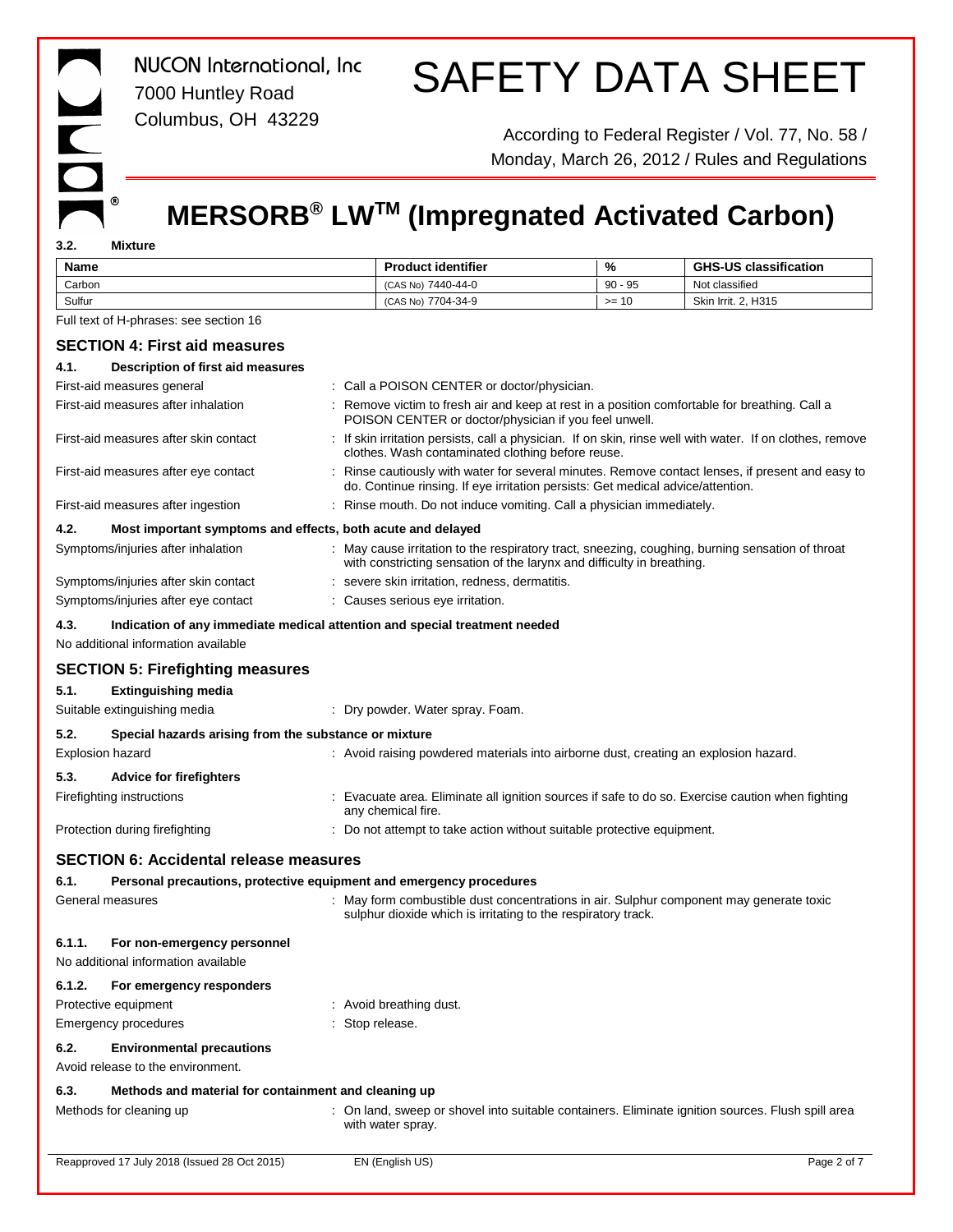| <b>NUCON</b> International, Inc<br>7000 Huntley Road                              | <b>SAFETY DATA SHEET</b>                                                                                                                                                                                                                                                                                                        |
|-----------------------------------------------------------------------------------|---------------------------------------------------------------------------------------------------------------------------------------------------------------------------------------------------------------------------------------------------------------------------------------------------------------------------------|
| E<br>Columbus, OH 43229                                                           | According to Federal Register / Vol. 77, No. 58 /<br>Monday, March 26, 2012 / Rules and Regulations                                                                                                                                                                                                                             |
| ◉                                                                                 | MERSORB <sup>®</sup> LW™ (Impregnated Activated Carbon)                                                                                                                                                                                                                                                                         |
| 6.4.<br><b>Reference to other sections</b><br>No additional information available |                                                                                                                                                                                                                                                                                                                                 |
| <b>SECTION 7: Handling and storage</b>                                            |                                                                                                                                                                                                                                                                                                                                 |
| 7.1.<br>Precautions for safe handling                                             |                                                                                                                                                                                                                                                                                                                                 |
| Additional hazards when processed                                                 | : Avoid dust formation. Do not breathe dust.                                                                                                                                                                                                                                                                                    |
| Precautions for safe handling                                                     | : No open flames. No smoking. Use only outdoors or in a well-ventilated area. Do not get in<br>eyes, on skin, or on clothing. Do not breathe dust. Avoid contact during pregnancy/while<br>nursing. Use personal protective equipment as required. Use only non-sparking tools. Eliminate<br>every possible source of ignition. |
| Safe use of the product                                                           | Provide readily accessible eye wash stations and safety showers.                                                                                                                                                                                                                                                                |
| Hygiene measures                                                                  | Do not eat, drink or smoke when using this product. Wash hands thoroughly after handling.<br>Wash contaminated clothing before reuse. Contaminated work clothing should not be allowed<br>out of the workplace.                                                                                                                 |
| 7.2.<br>Conditions for safe storage, including any incompatibilities              |                                                                                                                                                                                                                                                                                                                                 |
| <b>Technical measures</b>                                                         | : Comply with applicable regulations.                                                                                                                                                                                                                                                                                           |
| Storage conditions                                                                | Keep only in the original container in a cool, well ventilated place away from: moisture.                                                                                                                                                                                                                                       |
| Incompatible products                                                             | Oxidizing agent.                                                                                                                                                                                                                                                                                                                |
| Storage area                                                                      | Store in a well-ventilated place.                                                                                                                                                                                                                                                                                               |
| Special rules on packaging                                                        | Store in a closed container.                                                                                                                                                                                                                                                                                                    |
| 7.3.<br>Specific end use(s)<br>No additional information available                |                                                                                                                                                                                                                                                                                                                                 |

#### **SECTION 8: Exposure controls/personal protection**

#### **8.1. Control parameters**

| Mersorb (7704-34-9)                                               |                |                                         |                                                                                                                                                                          |
|-------------------------------------------------------------------|----------------|-----------------------------------------|--------------------------------------------------------------------------------------------------------------------------------------------------------------------------|
| <b>ACGIH</b>                                                      | Not applicable |                                         |                                                                                                                                                                          |
| <b>OSHA</b>                                                       | Not applicable |                                         |                                                                                                                                                                          |
| <b>DNEL</b>                                                       | <b>DNEL</b>    | $\approx$                               |                                                                                                                                                                          |
| Carbon (7440-44-0)                                                |                |                                         |                                                                                                                                                                          |
| <b>ACGIH</b>                                                      | Not applicable |                                         |                                                                                                                                                                          |
| <b>OSHA</b>                                                       | Not applicable |                                         |                                                                                                                                                                          |
| Sulfur (7704-34-9)                                                |                |                                         |                                                                                                                                                                          |
| <b>ACGIH</b>                                                      | Not applicable |                                         |                                                                                                                                                                          |
| <b>OSHA</b>                                                       | Not applicable |                                         |                                                                                                                                                                          |
| 8.2.<br><b>Exposure controls</b><br>Personal protective equipment |                | : Wash hands thoroughly after handling. |                                                                                                                                                                          |
| Eye protection                                                    |                | : Chemical goggles or face shield.      |                                                                                                                                                                          |
| Skin and body protection                                          |                | : Wear suitable protective clothing.    |                                                                                                                                                                          |
| Respiratory protection                                            |                | ÷                                       | In case of inadequate ventilation wear respiratory protection. Where exposure through<br>inhalation may occur from use, respiratory protection equipment is recommended. |

Consumer exposure controls : Avoid contact during pregnancy/while nursing.

Other information **interpretation** : Do not breathe dust. Do not eat, drink or smoke when using this product.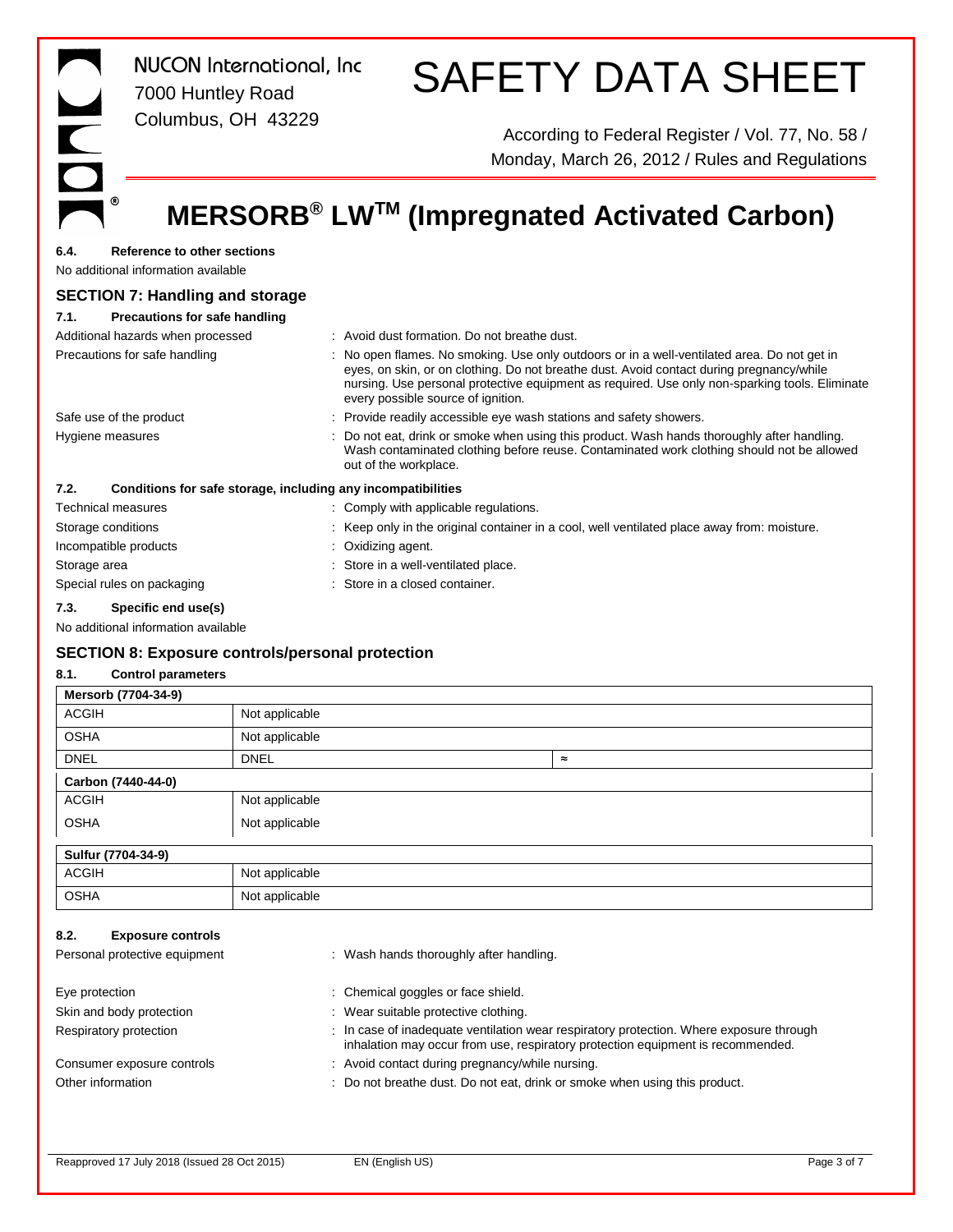E<br>O  $^{\circ}$ 

*NUCON International, Inc* 7000 Huntley Road Columbus, OH 43229

# SAFETY DATA SHEET

According to Federal Register / Vol. 77, No. 58 / Monday, March 26, 2012 / Rules and Regulations

## **MERSORB® LWTM (Impregnated Activated Carbon)**

#### **SECTION 9: Physical and chemical properties**

#### **9.1. Information on basic physical and chemical properties**

| Physical state                              | Solid                              |
|---------------------------------------------|------------------------------------|
| Appearance                                  | granular. Pellets/tablets. Powder. |
| Color                                       | Black dark gray                    |
| Odor                                        | odorless                           |
| Odor threshold                              | No data available                  |
| рH                                          | No data available                  |
| Relative evaporation rate (butyl acetate=1) | No data available                  |
| Melting point                               | 3550 °C                            |
| Freezing point                              | No data available                  |
| Boiling point                               | No data available                  |
| Flash point                                 | No data available                  |
| Auto-ignition temperature                   | 350 °C                             |
| Decomposition temperature                   | No data available                  |
| Flammability (solid, gas)                   | No data available                  |
| Vapor pressure                              | No data available                  |
| Relative vapor density at 20 °C             | No data available                  |
| Relative density                            | No data available                  |
| Specific gravity / density                  | $400 - 600$ g/l                    |
| Solubility                                  | insoluble in water.                |
| Log Pow                                     | No data available                  |
| Log Kow                                     | No data available                  |
| Viscosity, kinematic                        | No data available                  |
| Viscosity, dynamic                          | No data available                  |
| Explosive properties                        | No data available.                 |
| Oxidizing properties                        | No data available.                 |
| <b>Explosion limits</b>                     | No data available                  |
|                                             |                                    |

#### **9.2. Other information**

VOC content : 10 % by volume

#### **SECTION 10: Stability and reactivity**

#### **10.1. Reactivity**

No additional information available

#### **10.2. Chemical stability**

Stable under normal conditions.

#### **10.3. Possibility of hazardous reactions**

No additional information available

#### **10.4. Conditions to avoid**

Moisture. Avoid dust formation.

#### **10.5. Incompatible materials**

Strong oxidizers. Fluorine. Peroxides. Oxygen.

#### **10.6. Hazardous decomposition products**

Carbon monoxide. Carbon dioxide.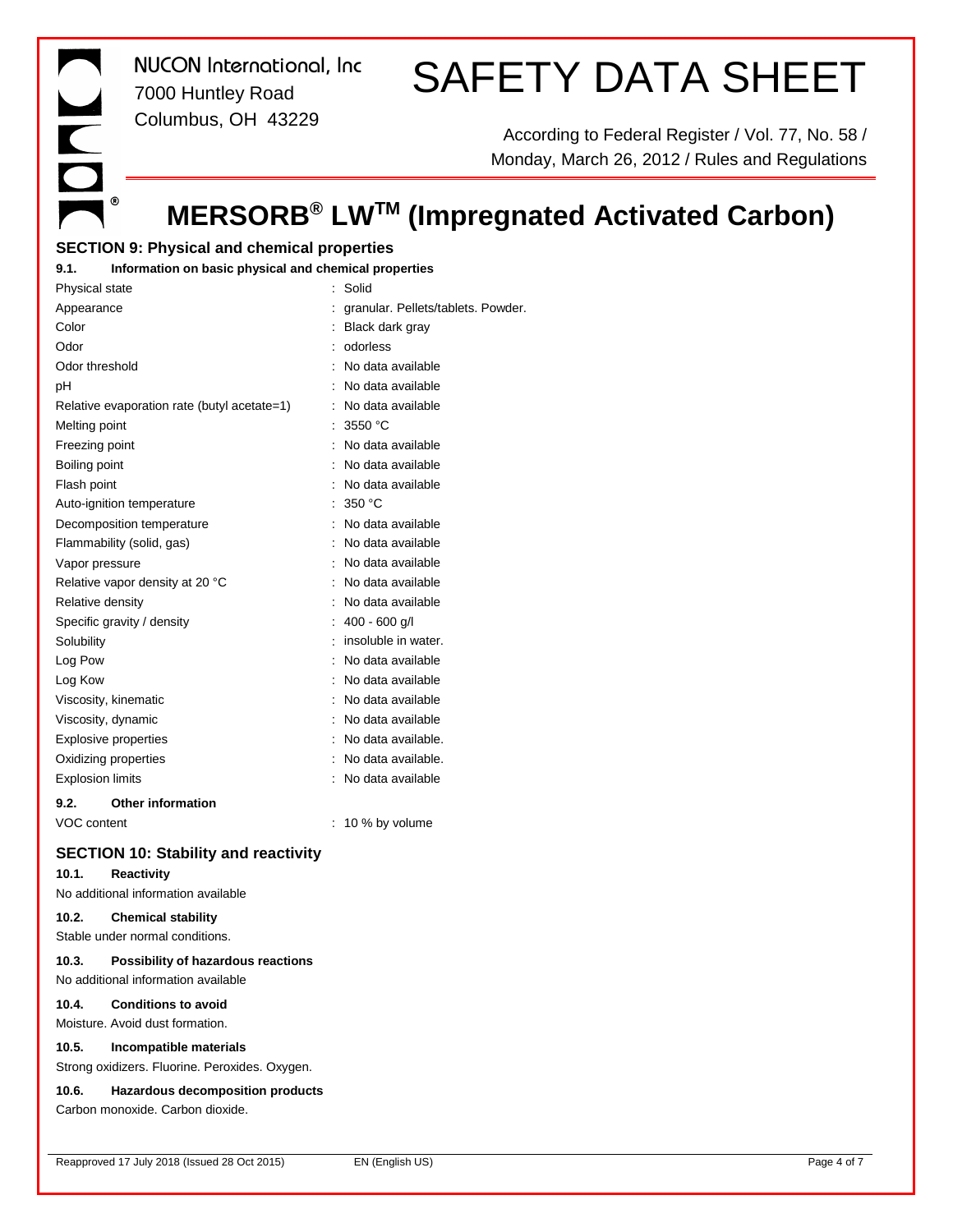*NUCON International, Inc* 7000 Huntley Road Columbus, OH 43229

# SAFETY DATA SHEET

According to Federal Register / Vol. 77, No. 58 / Monday, March 26, 2012 / Rules and Regulations

## **MERSORB® LWTM (Impregnated Activated Carbon)**

#### **SECTION 11: Toxicological information**

**11.1. Information on toxicological effects**

Ē

 $^\circledR$ 

| Acute toxicity                                         | Not classified                                                                                                                                                                                                                                                          |
|--------------------------------------------------------|-------------------------------------------------------------------------------------------------------------------------------------------------------------------------------------------------------------------------------------------------------------------------|
| Carbon (7440-44-0)                                     |                                                                                                                                                                                                                                                                         |
| LD50 oral rat                                          | > 10000 mg/kg                                                                                                                                                                                                                                                           |
| Sulfur (7704-34-9)                                     |                                                                                                                                                                                                                                                                         |
| LD50 oral rat                                          | > 3000 mg/kg                                                                                                                                                                                                                                                            |
| LD50 dermal rabbit                                     | > 2000 mg/kg                                                                                                                                                                                                                                                            |
| LC50 inhalation rat (mg/l)                             | $> 9.23$ mg/l/4h                                                                                                                                                                                                                                                        |
| Skin corrosion/irritation                              | Causes skin irritation.                                                                                                                                                                                                                                                 |
| Serious eye damage/irritation                          | Not classified                                                                                                                                                                                                                                                          |
| Respiratory or skin sensitization                      | Not classified                                                                                                                                                                                                                                                          |
| Germ cell mutagenicity                                 | Not classified                                                                                                                                                                                                                                                          |
| Carcinogenicity                                        | Not classified                                                                                                                                                                                                                                                          |
| Reproductive toxicity                                  | Not classified                                                                                                                                                                                                                                                          |
| Specific target organ toxicity (single exposure)       | Not classified                                                                                                                                                                                                                                                          |
| Specific target organ toxicity (repeated<br>exposure)  | Not classified                                                                                                                                                                                                                                                          |
| Aspiration hazard                                      | Not classified                                                                                                                                                                                                                                                          |
| Potential Adverse human health effects and<br>symptoms | Harmful if swallowed. Harmful if inhaled.                                                                                                                                                                                                                               |
| Symptoms/injuries after inhalation                     | May cause irritation to the respiratory tract, sneezing, coughing, burning sensation of throat<br>with constricting sensation of the larynx and difficulty in breathing.                                                                                                |
| Symptoms/injuries after skin contact                   | severe skin irritation, redness, dermatitis.                                                                                                                                                                                                                            |
| Symptoms/injuries after eye contact                    | : Causes serious eye irritation.                                                                                                                                                                                                                                        |
| <b>SECTION 12: Ecological information</b>              |                                                                                                                                                                                                                                                                         |
| 12.1.<br><b>Toxicity</b>                               |                                                                                                                                                                                                                                                                         |
| Ecology - water                                        | Harmful to aquatic life. Toxic to aquatic life. May cause long lasting harmful effects to aquatic<br>life. Harmful to aquatic life with long lasting effects. Toxic to aquatic life with long lasting effects.<br>Very toxic to aquatic life with long lasting effects. |
| Sulfur (7704-34-9)                                     |                                                                                                                                                                                                                                                                         |
| LC50 fish 1                                            | 866 mg/l (Exposure time: 96 h - Species: Brachydanio rerio [static])                                                                                                                                                                                                    |
| LC50 fish 2                                            | < 14 mg/l (Exposure time: 96 h - Species: Lepomis macrochirus [static])                                                                                                                                                                                                 |
| Persistence and degradability<br>12.2.                 |                                                                                                                                                                                                                                                                         |
| Carbon (7440-44-0)                                     |                                                                                                                                                                                                                                                                         |
| Persistence and degradability                          | Not established.                                                                                                                                                                                                                                                        |
| Sulfur (7704-34-9)                                     |                                                                                                                                                                                                                                                                         |
| Persistence and degradability                          | Not established.                                                                                                                                                                                                                                                        |
| <b>Bioaccumulative potential</b><br>12.3.              |                                                                                                                                                                                                                                                                         |
| Carbon (7440-44-0)                                     |                                                                                                                                                                                                                                                                         |
| Bioaccumulative potential                              | Not established.                                                                                                                                                                                                                                                        |
| Sulfur (7704-34-9)                                     |                                                                                                                                                                                                                                                                         |
| Bioaccumulative potential                              | Not established.                                                                                                                                                                                                                                                        |
| Reapproved 17 July 2018 (Issued 28 Oct 2015)           | EN (English US)<br>Page 5 of 7                                                                                                                                                                                                                                          |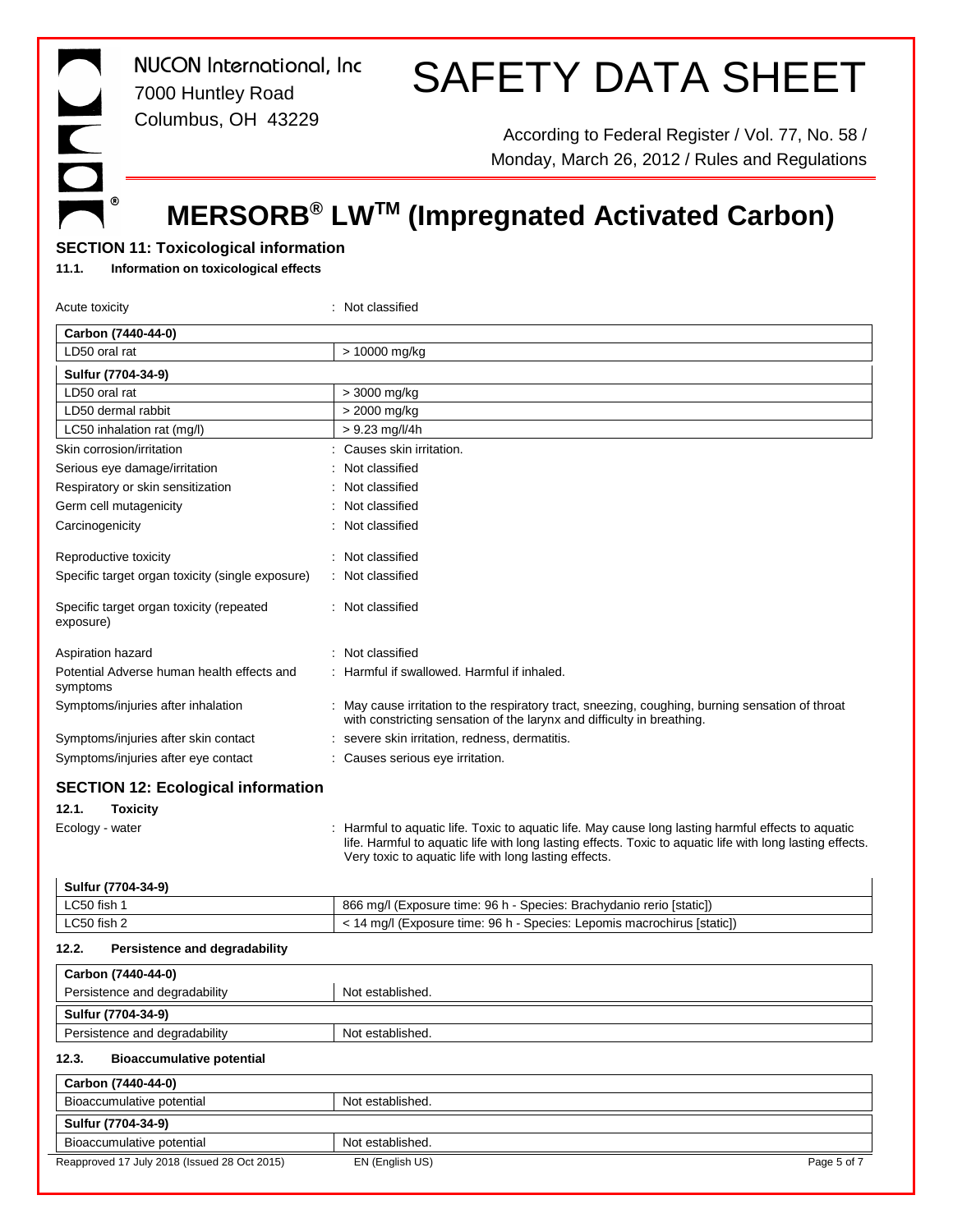|                                                                                               | <b>NUCON</b> International, Inc                                           | <b>SAFETY DATA SHEET</b>                                                                            |             |
|-----------------------------------------------------------------------------------------------|---------------------------------------------------------------------------|-----------------------------------------------------------------------------------------------------|-------------|
|                                                                                               | 7000 Huntley Road                                                         |                                                                                                     |             |
| $\overline{\mathsf{C}}$                                                                       | Columbus, OH 43229                                                        | According to Federal Register / Vol. 77, No. 58 /<br>Monday, March 26, 2012 / Rules and Regulations |             |
| ◉                                                                                             |                                                                           | MERSORB <sup>®</sup> LW™ (Impregnated Activated Carbon)                                             |             |
|                                                                                               |                                                                           |                                                                                                     |             |
| 12.4.                                                                                         | <b>Mobility in soil</b><br>No additional information available            |                                                                                                     |             |
| 12.5.<br>Effect on ozone layer                                                                | Other adverse effects                                                     | ÷                                                                                                   |             |
|                                                                                               | Effect on the global warming                                              | : No known ecological damage caused by this product.                                                |             |
|                                                                                               | <b>SECTION 13: Disposal considerations</b>                                |                                                                                                     |             |
| 13.1.                                                                                         | Waste treatment methods                                                   |                                                                                                     |             |
|                                                                                               | Waste disposal recommendations                                            | : Dispose of contents/container to meet all regulations.                                            |             |
| In accordance with DOT<br>Not Evaluated<br><b>Additional information</b><br>Other information | <b>SECTION 14: Transport information</b>                                  | : No supplementary information available.                                                           |             |
|                                                                                               |                                                                           |                                                                                                     |             |
| <b>ADR</b>                                                                                    |                                                                           |                                                                                                     |             |
|                                                                                               | No additional information available                                       |                                                                                                     |             |
| <b>Transport by sea</b>                                                                       | No additional information available                                       |                                                                                                     |             |
| Air transport                                                                                 |                                                                           |                                                                                                     |             |
|                                                                                               | No additional information available                                       |                                                                                                     |             |
|                                                                                               | <b>SECTION 15: Regulatory information</b>                                 |                                                                                                     |             |
|                                                                                               | 15.1. US Federal regulations                                              |                                                                                                     |             |
| Carbon (7440-44-0)                                                                            |                                                                           |                                                                                                     |             |
|                                                                                               | Listed on the United States TSCA (Toxic Substances Control Act) inventory |                                                                                                     |             |
| Sulfur (7704-34-9)                                                                            |                                                                           |                                                                                                     |             |
|                                                                                               | Listed on the United States TSCA (Toxic Substances Control Act) inventory |                                                                                                     |             |
| <b>CANADA</b>                                                                                 | 15.2. International regulations                                           |                                                                                                     |             |
| Carbon (7440-44-0)                                                                            |                                                                           |                                                                                                     |             |
|                                                                                               | Listed on the Canadian DSL (Domestic Substances List)                     |                                                                                                     |             |
|                                                                                               | <b>WHMIS Classification</b>                                               | Uncontrolled product according to WHMIS classification criteria                                     |             |
| Sulfur (7704-34-9)                                                                            | Listed on the Canadian DSL (Domestic Substances List)                     |                                                                                                     |             |
| <b>WHMIS Classification</b>                                                                   |                                                                           | Class B Division 4 - Flammable Solid                                                                |             |
| <b>EU-Regulations</b>                                                                         |                                                                           |                                                                                                     |             |
| Carbon (7440-44-0)                                                                            |                                                                           |                                                                                                     |             |
|                                                                                               |                                                                           | Listed on the EEC inventory EINECS (European Inventory of Existing Commercial Chemical Substances)  |             |
| Sulfur (7704-34-9)                                                                            |                                                                           |                                                                                                     |             |
|                                                                                               |                                                                           | Listed on the EEC inventory EINECS (European Inventory of Existing Commercial Chemical Substances)  |             |
|                                                                                               |                                                                           |                                                                                                     |             |
|                                                                                               | Reapproved 17 July 2018 (Issued 28 Oct 2015)                              | EN (English US)                                                                                     | Page 6 of 7 |
|                                                                                               |                                                                           |                                                                                                     |             |